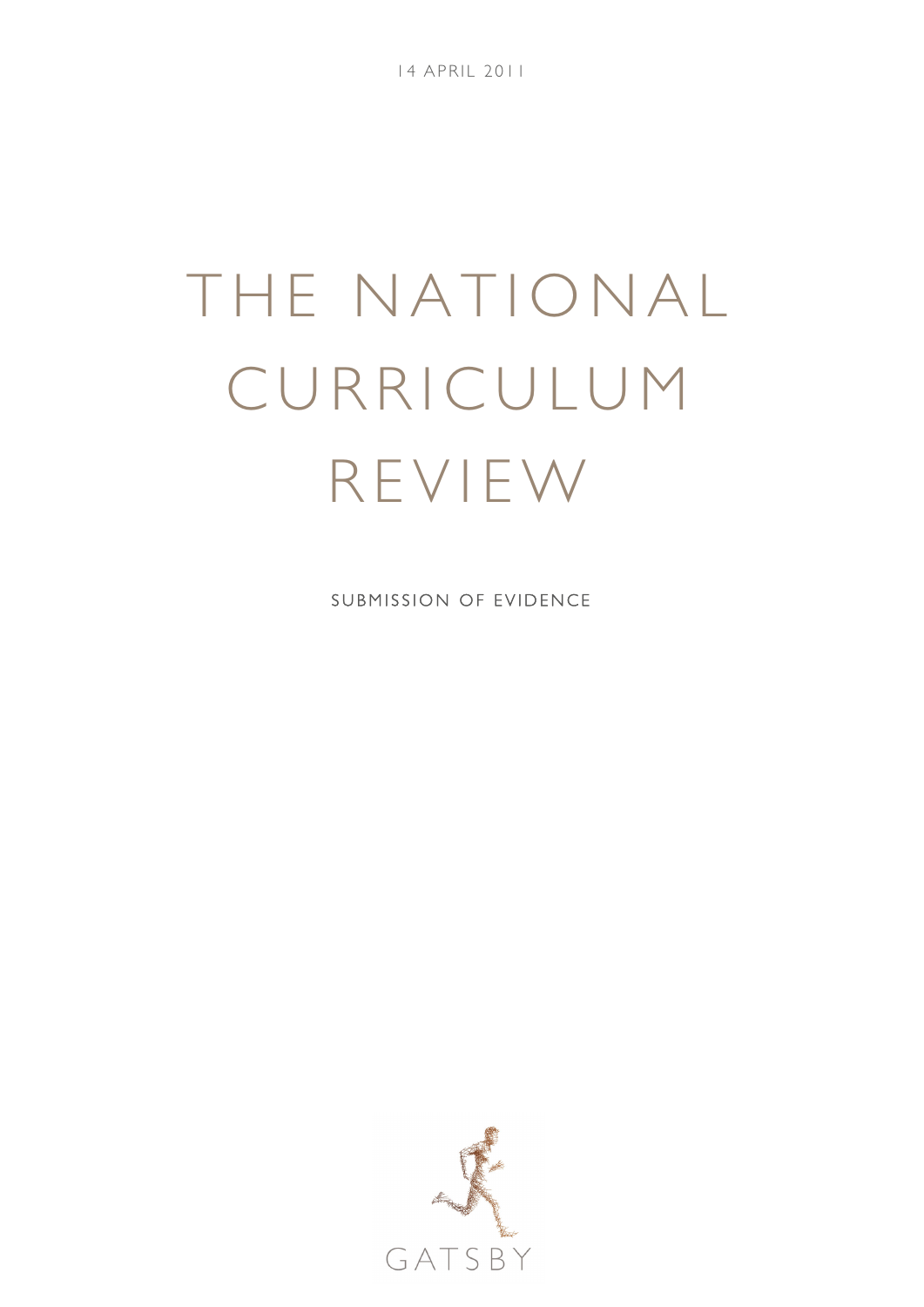## **SUMMARY**

-

- 1 The National Curriculum review will receive many detailed submissions regarding what biology, physics and chemistry subject content should feature in the new Science curriculum and at which Key Stage. Gatsby considers such decisions regarding content are best informed by subject specialist organisations such as the science professional bodies within SCORE<sup>1</sup>, and as such we do not address them in our response.
- 2 Instead we focus this response on one key issue: practical work in school science. Since the introduction of the National Curriculum there has been a steady erosion of the teaching of practical skills. This is a cause of significant concern to industry and higher education institutions. Reversing this trend would also increase the engagement of young people in science and lead to greater participation in science post-16.
- 3 The National Curriculum review is an opportunity to re-examine the role of practical work. In particular, the review must ensure that the Science Curriculum sets high expectations of attainment in the laboratory skills that employers and higher education value. To this end, we recommend that:-
	- The National Curriculum review team should provide an impact assessment to show explicitly how any changes to the National Curriculum for Science will support and actively encourage better practical work in schools.
	- The review must ensure that the National Curriculum allows sufficient time and space for teachers to undertake a much wider range of practical activities with their students than is currently the case.
	- The Science National Curriculum should state explicitly the laboratory skills that students are expected to develop at each Key Stage. If the Programme(s) of Study for Science identify separate requirements for biology, chemistry and physics it will be essential that each of these include explicit statements relating to laboratory skills.
	- The review must consider how the requirements of the National Curriculum regarding practical work at Key Stage 4 can be translated into assessment objectives across the range of science GCSEs. It is unacceptable that the assessment of laboratory skills has been reduced to the point where a GCSE student who is unable to, for example, use a microscope or heat measured volumes of liquid without breaking test tubes is still able to achieve maximum marks for their practical work as long as they can write about how they should have done it.
	- The review should involve higher education and employers in a much more meaningful way than has been the case in previous National Curriculum reviews. Included within these discussions should be a focus on ensuring that employer and HE requirements for laboratory skills are met, something we believe has been wholly absent from previous reviews.
	- The review should set out a timetable of work to show how any changes at Key Stage 4 can be trialled and evaluated before they are included in public examinations.

<sup>1</sup> The SCORE partnership comprises the ASE, Institute of Physics, Royal Society, Royal Society of Chemistry and Society of Biology. It receives core funding from Gatsby and the DFE.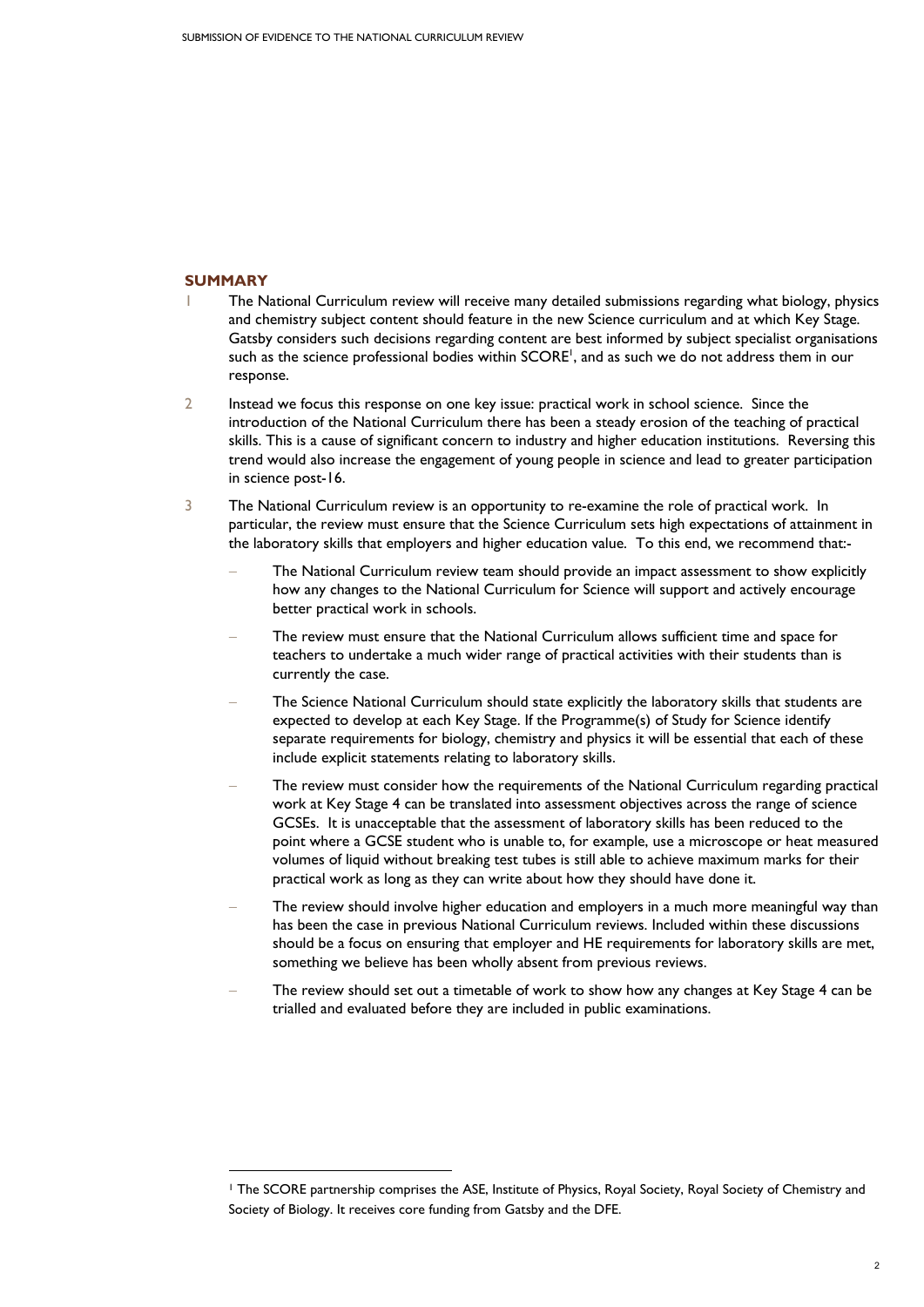## **ABOUT GATSBY**

- 4 Gatsby is a Trust set up in 1967 by David Sainsbury (now Lord Sainsbury of Turville) to realise his charitable objectives. We focus our support on a limited number of areas:
	- Plant science research
	- − Neuroscience research
	- Science and engineering education
	- Economic development in Africa
	- Public policy research and advice
	- − The Arts

#### **INTRODUCTION**

1

- 5 The subject content the concepts and ideas that appears in the Science National Curriculum is relatively uncontentious and has remained reasonably stable over time. This situation is not unique to England: the similarities in the content of different countries' curricula are much more notable than the differences.
- 6 However, the National Curriculum expectations relating to practical skills seem to have been in constant flux and have never been expressed in a form that has allowed teachers to provide high quality experiences for their students. Numerous reports and select committee inquiries over the last decade have highlighted that practical work has become more formulaic and limited in terms of the range of activities undertaken in schools.
- 7 Industry and higher education (HE) also continue to express concerns about the practical science skills of young people. Most recently, a Gatsby-commissioned study<sup>2</sup> into the supply of university technicians discovered that many universities recruiting school leavers to apprentice technician roles found that they had to test whether applicants had the necessary practical skills. But higher education lecturers have long voiced concern about the level practical skills possessed by students entering universities<sup>3</sup>. As a result, a number of universities now run remedial laboratory sessions for their first year science students. Trade bodies such as the Association of the British Pharmaceutical Industry (ABPI) also report concerns about core practical skills, with some candidates even lacking ability in basic lab activities such as the use of balances and pipettes.
- 8 One role of school science education should be to equip young people with the practical skills and modes of behaviour that underpin the work of apprentices, technicians, scientists and engineers in industry. At present it is failing to do this.
- 9 We believe it is essential to use the current National Curriculum review as an opportunity to reexamine the role of practical work in science and ensure that the Science Curriculum sets high expectations of attainment in the laboratory skills that employers and HE value.

**Recommendation 1: The National Curriculum review team should provide an impact assessment to show explicitly how any changes to the National Curriculum for Science will support and actively encourage better practical work in schools.** 

<sup>2</sup> *Technicians under the microscope: a study of the skills and training of university laboratory and engineering workshop technicians*, PA Lewis and H Gospel (2011)

<sup>3</sup> For example, *Survey of Deans of Science, Save British Science* (2003)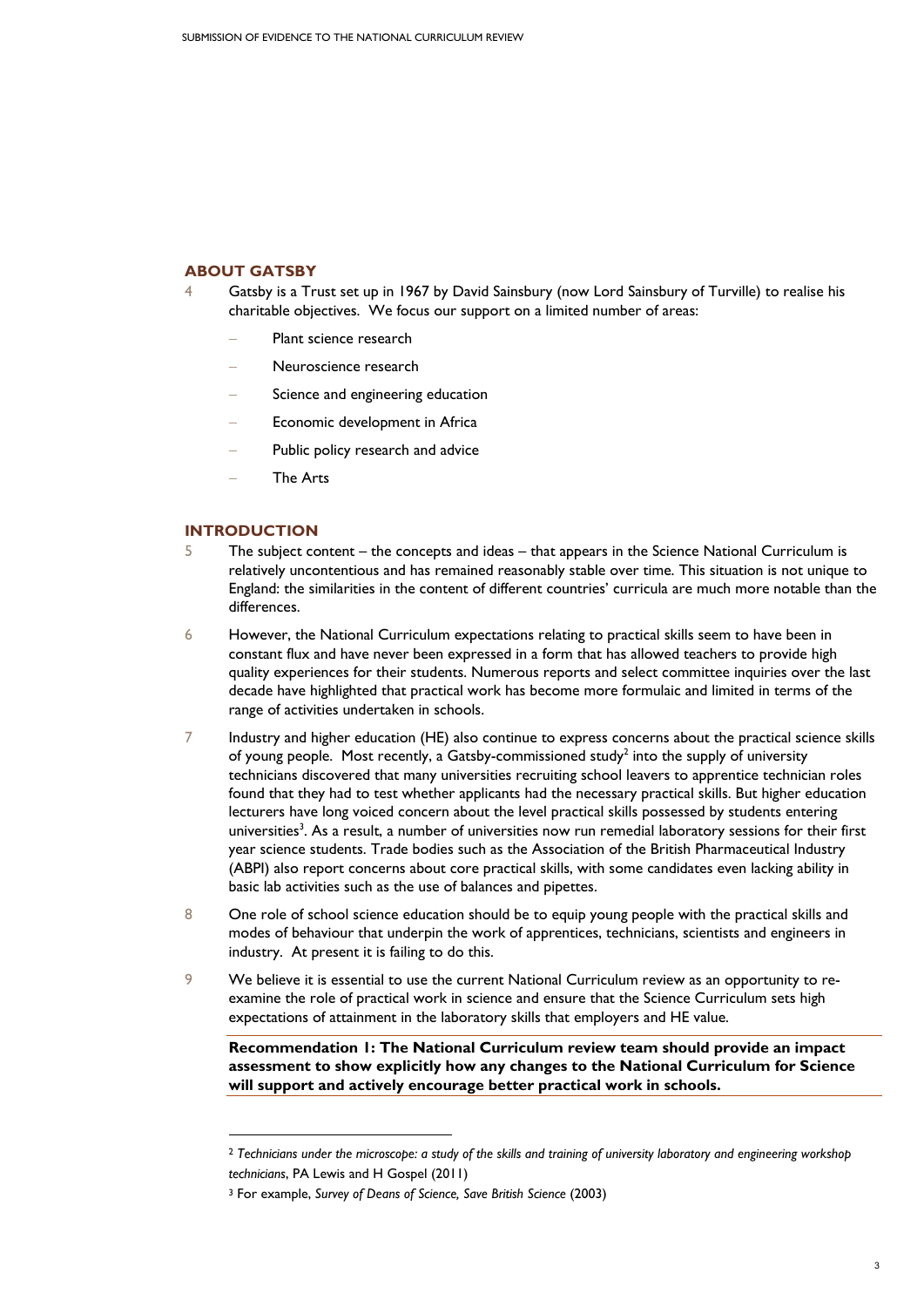## **PRACTICAL WORK IN SCIENCE: A DEFINITION**

10 One of the issues hindering discussion of the role of practical work in science education is a lack of precision about what is meant by practical work. Following the definition used by SCORE and others, we define practical work to be:

*Activity in which students manipulate and observe real objects and materials to increase their knowledge and understanding of the natural world, and develop relevant skills.* 

11 Practical work in primary science education should build on the natural curiosity of children, enabling them to experience and explore the material and natural worlds. This process will continue in secondary schools, but it will be advanced by the development of discipline-specific skills and the use of specialist equipment enabling students to use a more abstract and measured approach. For brevity we refer to these skills as "laboratory skills", although noting that this definition should include the skills that are developed outside of the laboratory through fieldwork.

# **PURPOSES OF PRACTICAL WORK**

- 12 Based on the definition above, there are a number of reasons why teachers would undertake practical work during a science lesson. The learning aims of practical work include:
	- enhancing the learning of scientific concepts and explanations
	- enhancing an understanding of scientific processes
	- − developing laboratory skills
- 13 We examine below each of these learning aims and how the National Curriculum might be used to achieve them.
- 14 In addition to these learning aims, surveys of student attitudes to science lessons consistently show the importance of practical work in motivating and inspiring students. There is no doubt that, as well as helping students to understand science, effective practical work can be a powerful motivational tool that can help to increase participation in the sciences post-16.
- 15 While the National Curriculum should not attempt to specify how practical work should be used to motivate students, by constraining the type of practical work that is undertaken through unwieldy assessment or an overemphasis on the recall of scientific facts, the National Curriculum can erect significant barriers to teachers making use of the full range of practical activities in the classroom.
- 16 We welcome Government intentions to create space in the Curriculum that would provide more opportunity for teachers to exercise their professional judgement about the types of activity and learning that will benefit their students. From discussions with teachers we believe that this freedom could, in principle, lead to a renaissance of practical work within the Science Curriculum.

**Recommendation 2: The review must ensure that the National Curriculum allows sufficient time and space for teachers to undertake a much wider range of practical activities with their students than is currently the case.**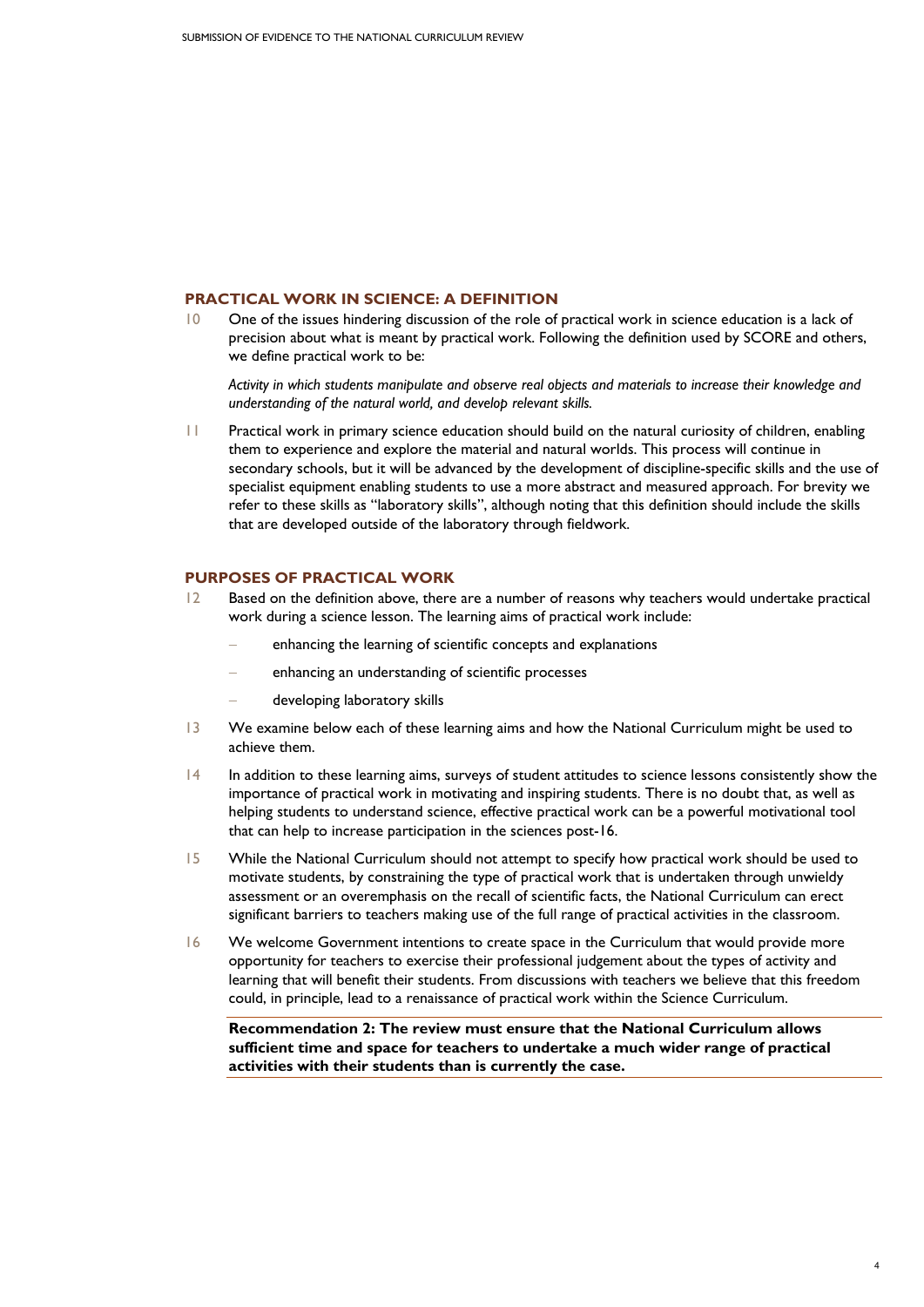## **LEARNING AIMS FOR PRACTICAL SCIENCE**

Enhancing the learning of science concepts and explanations

- 17 Practical work is important in showing things to learners, ensuring that they have seen what they ought to have seen, as well as giving them an experience or feeling of a phenomenon, particularly an abstract one such as inertia.
- 18 Much of the practical work that takes place in schools will be intended to help bridge the conceptual gap from the world learners see around them to the more abstract representations used by scientists.
- 19 But while we would expect much of science to be learnt through the medium of practical work, we do not believe that it would be appropriate to try and dictate this through an over-prescribed, statutory National Curriculum. How and when practical work is used to teach scientific content is a decision that is best left to teachers.

#### Developing understanding of the processes of science

- 20 There is widespread agreement that one aim of science education should be to enable students to understand the processes of science. This understanding enables students to appreciate the differences between the knowledge claims made in science and those made by the humanities.
- 21 Science education should also provide a foundation on which learners can build an understanding of how to evaluate the scientific issues they will face in their adult lives; this relies on students developing an understanding of the empirical underpinning of science and the interplay between theory and experiment.
- 22 The current National Curriculum at Key Stage 4 states that pupils should be taught:
	- how scientific data can be collected and analysed
	- how interpretation of data, using creative thought, provides evidence to test ideas and develop theories
	- how explanations of many phenomena can be developed using scientific theories, models and ideas
	- that there are some questions that science cannot currently answer, and some that science cannot address.
- 23 This is a useful *overview* of what should be taught. However, the lack of detail, which is carried through into GCSE criteria, has resulted in considerable uncertainty about what it is that should actually be taught and assessed. In particular, because the National Curriculum has subsumed the development of laboratory skills within the development of an understanding of the processes of science, there is insufficient attention paid to the assessment of laboratory skills. This theme is expanded below.
- 24 The National Curriculum should be explicit about the procedural knowledge that students need to acquire, stating, for example, that students should be able to:
	- distinguish between a prediction, an hypothesis and a theory
	- identify different types of variable and how one might investigate the relationships between them
	- understand the technical use of measurement terms such as 'accuracy', 'precision' and 'error'
	- appreciate features of different experimental techniques such as sampling, repeating measurements and randomised controls
- 25 In a similar way to that for science concepts and explanations, much of students' understanding of scientific processes should be developed through the use of practical work.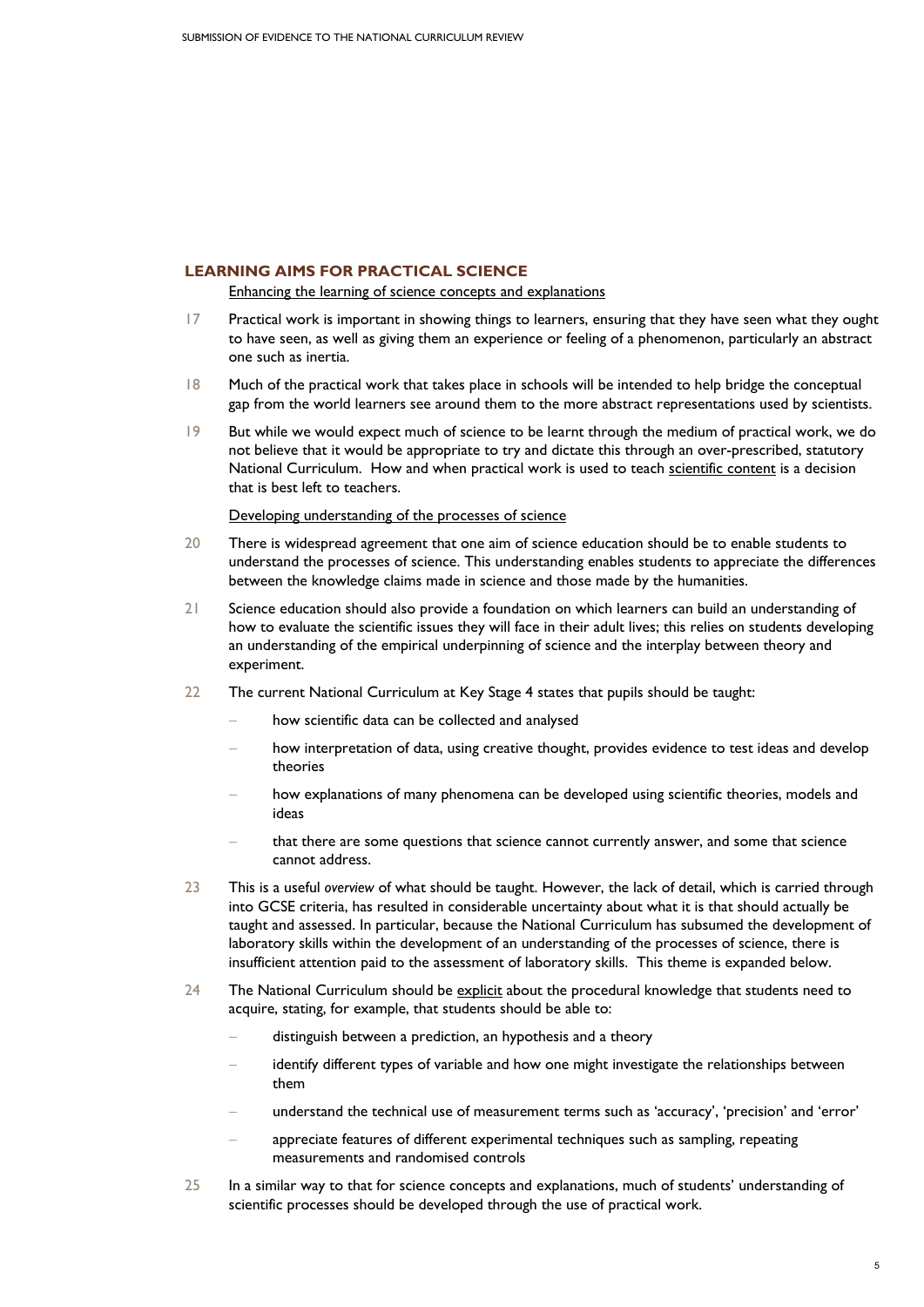#### Developing laboratory skills

- 26 Laboratory skills can only be developed through practical work. Students must be given opportunities to develop their manipulative skills through the use of apparatus and by following protocols.
- 27 Currently the Key Stage 4 programme of study relevant to laboratory skills states pupils should be taught to:
	- − plan to test a scientific idea, answer a scientific question, or solve a scientific problem
	- collect data from primary or secondary sources, including using ICT sources and tools
	- work accurately and safely, individually and with others, when collecting first-hand data
	- evaluate methods of collection of data and consider their validity and reliability as evidence
- 28 This set of statements leads to a position where laboratory skills are seen as a relatively insignificant element of an investigation. In particular, there is insufficient emphasis on accurate measurement and observation – precisely the skills that employers so value in apprentices and technicians.
- 29 As well as insufficient emphasis on the actual undertaking of practical work, these statements exclude a whole range of practical activities that students should be completing, such as performing a dissection, carrying out a titration or building an electric motor.
- 30 The National Curriculum must be much more explicit about the laboratory skills that science education seeks to develop. The following example, from Quebec, is indicative of how this might be achieved:

#### *Elementary school*

Students become familiar with the use of observational instruments (magnifying glass, binoculars) and simple measuring instruments (ruler, eyedropper, graduated cylinder, balance, thermometer, chronometer).

#### *Secondary school*

Safely using laboratory materials and equipment

- Uses laboratory materials and equipment safely (e.g. allows hotplate to cool, uses beaker tongs)
- − Handles chemicals safely (e.g. uses a spatula and pipette filler)

#### Separating mixtures

- Separates heterogeneous mixtures using sedimentation and decantation
- Separates heterogeneous mixtures using filtration
- Separates different aqueous solutions using evaporation or distillation

Designing and creating an environment

Uses environmental design and construction techniques that respect the characteristics of the habitat (e.g. terrarium, aquarium, composting medium)

Using measuring instruments

- − Adopts the appropriate position for reading an instrument
- Heasures the mass of a substance using a balance
- − Measures the volume of a liquid using the appropriate graduated cylinder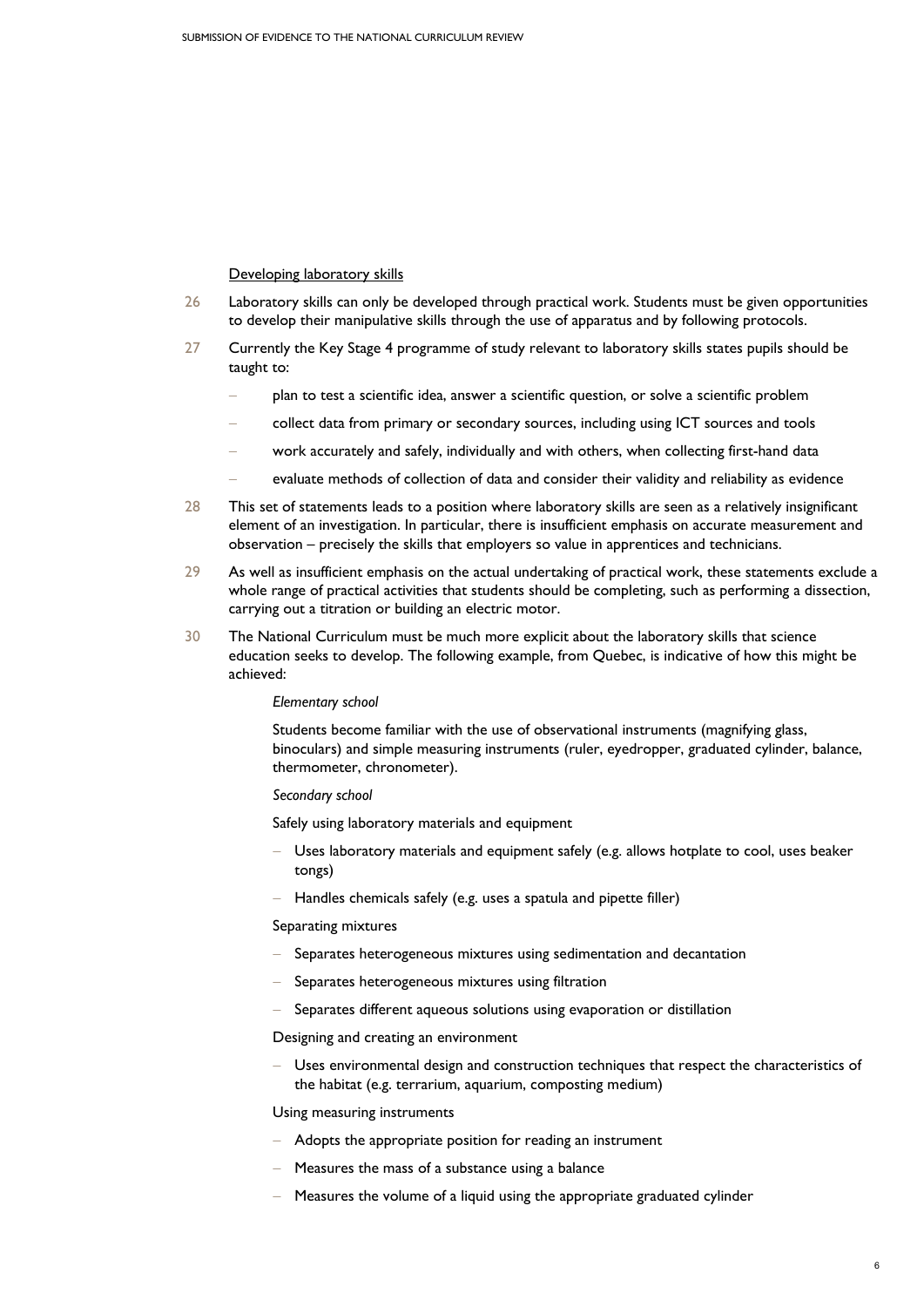- Heasures the volume of an insoluble solid using water displacement
- − Measures temperature using a graduated thermometer
- Uses measuring instruments appropriately (e.g. ammeter, volumetric flask)

Using observational instruments

− Uses observational instruments appropriately (e.g. magnifying glass, binoculars, microscope)

Preparing solutions

- Prepares an aqueous solution of a specific concentration given a solid solute
- Prepares an aqueous solution of a specific concentration given a concentrated aqueous solution

Collecting samples

- − Collects samples appropriately (e.g. sterilizes the container, uses a spatula, refrigerates the sample)
- 31 The current review consultation document suggests that the Programme(s) of Study could be specified through separate requirements for biology, chemistry and physics. We assume that, in moving to separate requirements for the three sciences, the intention would not be to remove requirements relating to Experimental and Investigative Science, but rather to integrate this element within the requirements for each of biology, chemistry and physics.
- 32 This approach offers some advantages. Laboratory skills could be more effectively contextualised within each of the scientific disciplines; one could, for example, be more explicit about the expectations for fieldwork in biology, while emphasising issues concerned with measurement in physics. This approach could also ensure that laboratory skills are more closely aligned to the content areas where the skills are required.
- 33 Overall we would support identifying separate requirements for biology, chemistry and physics from Key Stage 3 onwards, provided that each included explicit statements relating to laboratory skills. It is worth noting however, that this approach would result in a certain amount of duplication of content. For example the requirements for chemistry, physics and biology would all need to include statements about students learning to make accurate observations and working safely.

**Recommendation 3: The Science National Curriculum should state explicitly the laboratory skills that students are expected to develop at each Key Stage. If the Programme(s) of Study for Science identify separate requirements for biology, chemistry and physics it will be essential that each of these include explicit statements relating to laboratory skills.** 

34 As well as being more explicit about the laboratory skills that students need to develop, the assessment of laboratory skills needs to be strengthened. With the removal of national tests at the end of Year 9, the secondary Science Curriculum is increasingly being driven by the assessment requirements of GCSE. Any review of the National Curriculum needs to take full cognisance of how the content at Key Stage 4 will be re-interpreted through GCSE specifications and, in particular, how practical work will be assessed within science GCSEs.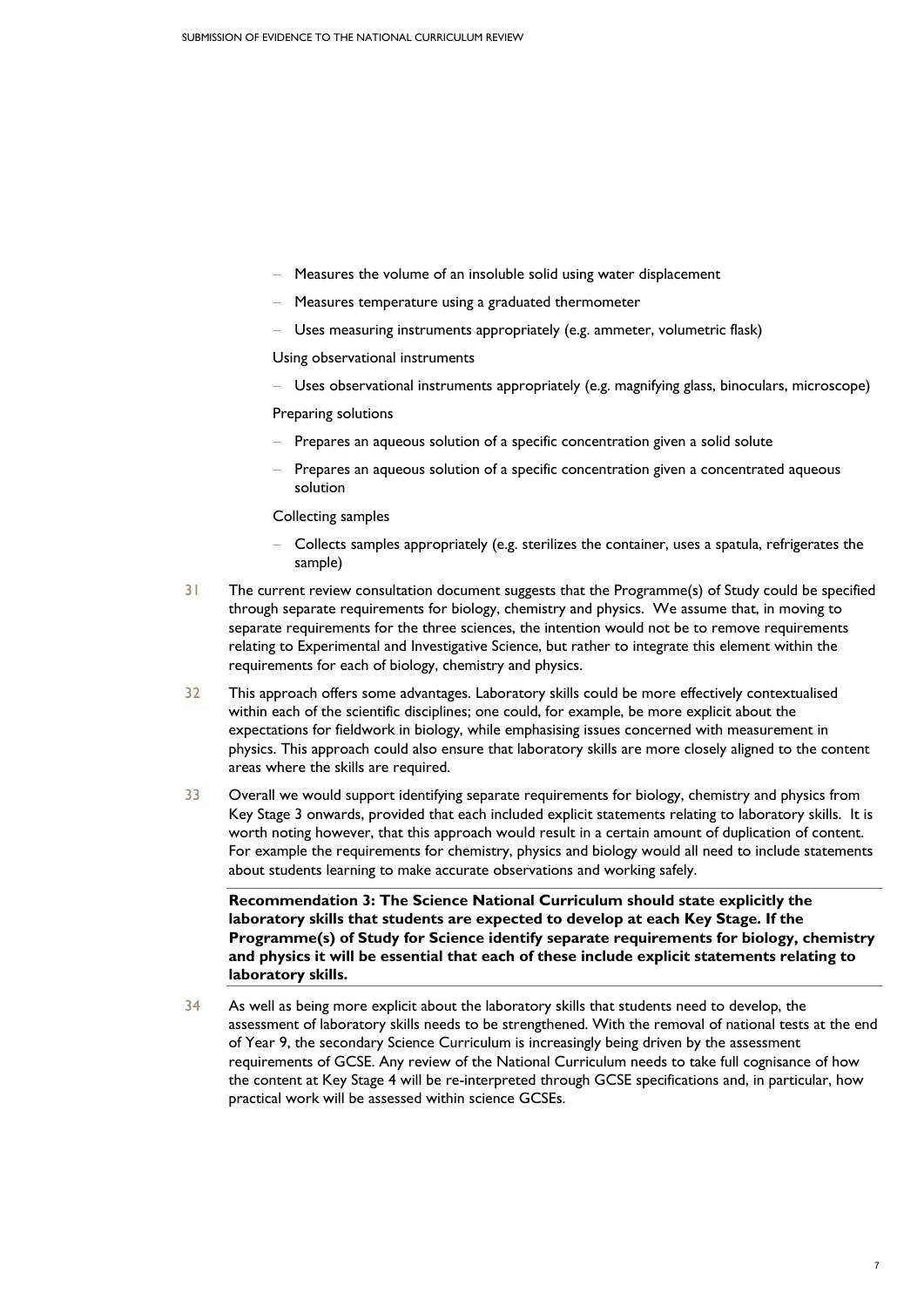### **ASSESSMENT ARRANGEMENTS**

- 35 One of the most significant impacts of the National Curriculum has been to specify that laboratory skills should be developed through students' own investigative work. We suggest this has had a very significant and detrimental impact on the scope and breadth of practical skills that are explicitly developed and assessed.
- 36 The Science GCSEs developed following the introduction of the National Curriculum used investigations as the basis of coursework in science. Initially the expectation was that investigations would be undertaken and assessed in the course of normal science lessons, building on existing practice with GCSE where students' practical skills were often assessed internally.
- 37 Two significant trends soon emerged:
	- Schools realised that they could maximise student performance by concentrating on a few tried and trusted investigations that required limited laboratory skills. All across the country students were investigating how the length of a wire affects its resistance and the factors affecting the rate of reaction between an acid and marble chips.
	- Students were encouraged to complete the write up of the investigation outside the classroom, writing about the planning, analysis and evaluation of the investigation at great length. Thus the focus of the assessment switched from the practical activity to the written.
- 38 The introduction of controlled assessments for the Science GCSEs beginning in 2011 have taken the devising of investigations out of the hands of teachers but have not addressed the issue of assessing how well students actually carry out the practical work. In some of the sample mark schemes we have examined there are no marks associated with how well the practical procedures are carried out.
- 39 It is unclear how controlled assessments will affect the range and quantity of non-assessed practical work undertaken. But what is clear is that we have moved a long way from the position prior to the introduction of the National Curriculum where students' ability to use apparatus safely and accurately was assessed directly by teachers or via a practical exam.
- 40 The assessment of laboratory skills has been reduced to the point where a student unable to, say, use a microscope, set up an electric circuit, or heat measured volumes of liquid without breaking test tubes is still able to achieve maximum marks for their practical work as long as they can describe how they *should* have done it. Currently, assessed practical work in schools seems akin to assessing students' ability to write a recipe without ever expecting them to prepare and taste the food.
- 41 Assessment of practical work is not straightforward, but unless we can devise assessment arrangements that better recognise the skills that industry and HE are looking for, we will continue to let young people down.

**Recommendation 4: The review must consider how the requirements of the National Curriculum regarding practical work at Key Stage 4 can be translated into assessment objectives across the range of science GCSEs.**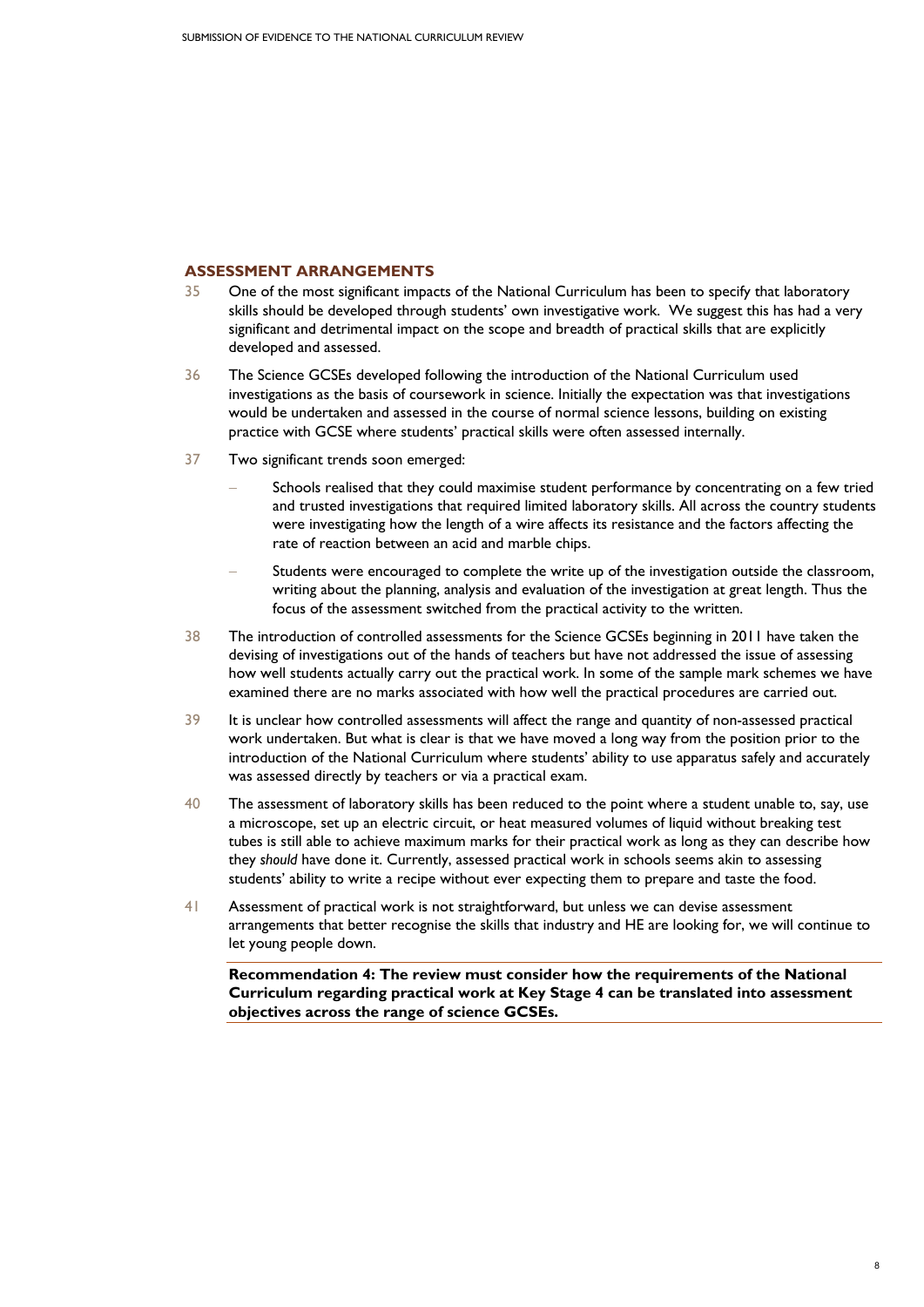## **THE HEALTH OF PRACTICAL WORK IN SCHOOLS**

- 42 In the light of longstanding concerns about the health of practical work, Gatsby has recently embarked on a significant piece of work that will seek to:
	- establish an accurate picture of the current health of practical science in UK secondary schools and make international comparisons where feasible
	- unpick the current enablers and barriers to effective practical work that affect schools at a local level
	- identify the likely impact on practical work of the upcoming education policy changes, including the changes to the National Curriculum, funding mechanisms, Local Authority involvement and initial teacher education
	- make pragmatic recommendations on the action needed to ensure high-quality practical work occupies a central and sustained role in all secondary schools.
- 43 Over the next year or so, we plan to consult with universities and employers on the laboratory skills the Science Curriculum must develop to meet their needs. We would be happy to share early results with the review team in order to help inform the development of the elements of the programme of study related to laboratory skills.

**Recommendation 5: The review should involve higher education and employers in a much more meaningful way than has been the case in previous National Curriculum reviews. Included within these discussions should be a focus on ensuring that employer and HE requirements for laboratory skills are met, something we believe has been wholly absent from previous reviews.** 

- 44 We have also initiated discussions with the Awarding Organisations to explore how laboratory skills could be assessed reliably while ensuring validity. Our hope is that by working with the Awarding Organisations and the science professional bodies, (especially the Institute of Physics, Royal Society of Chemistry and Society of Biology), we can develop clear criteria for the assessment of practical work that could be included within the GCSE specifications to be introduced following changes to the National Curriculum.
- 45 Gatsby would also be interested in supporting the piloting of these approaches prior to their introduction in schools as we have seen far too many well-intentioned changes to the Curriculum and assessment fail when they come up against the realities of the school laboratory.

**Recommendation 6: The review should set out a timetable of work to show how any changes at Key Stage 4 can be trialled and evaluated before they are included in public examinations.** 

# **CONCLUSION**

- 46 There is strong support for the prominence of practical work within the Science National Curriculum. We hope that as a result of the review, teachers, parents and learners will have a much clearer understanding of the expectations they should have with regard to practical work and the development of laboratory skills.
- 47 There is a vital role for the National Curriculum in specifying the laboratory skills that students need to develop during their science education, including those which meet the needs of industry and higher education. This has not been sufficiently emphasised through various iterations of the National Curriculum.